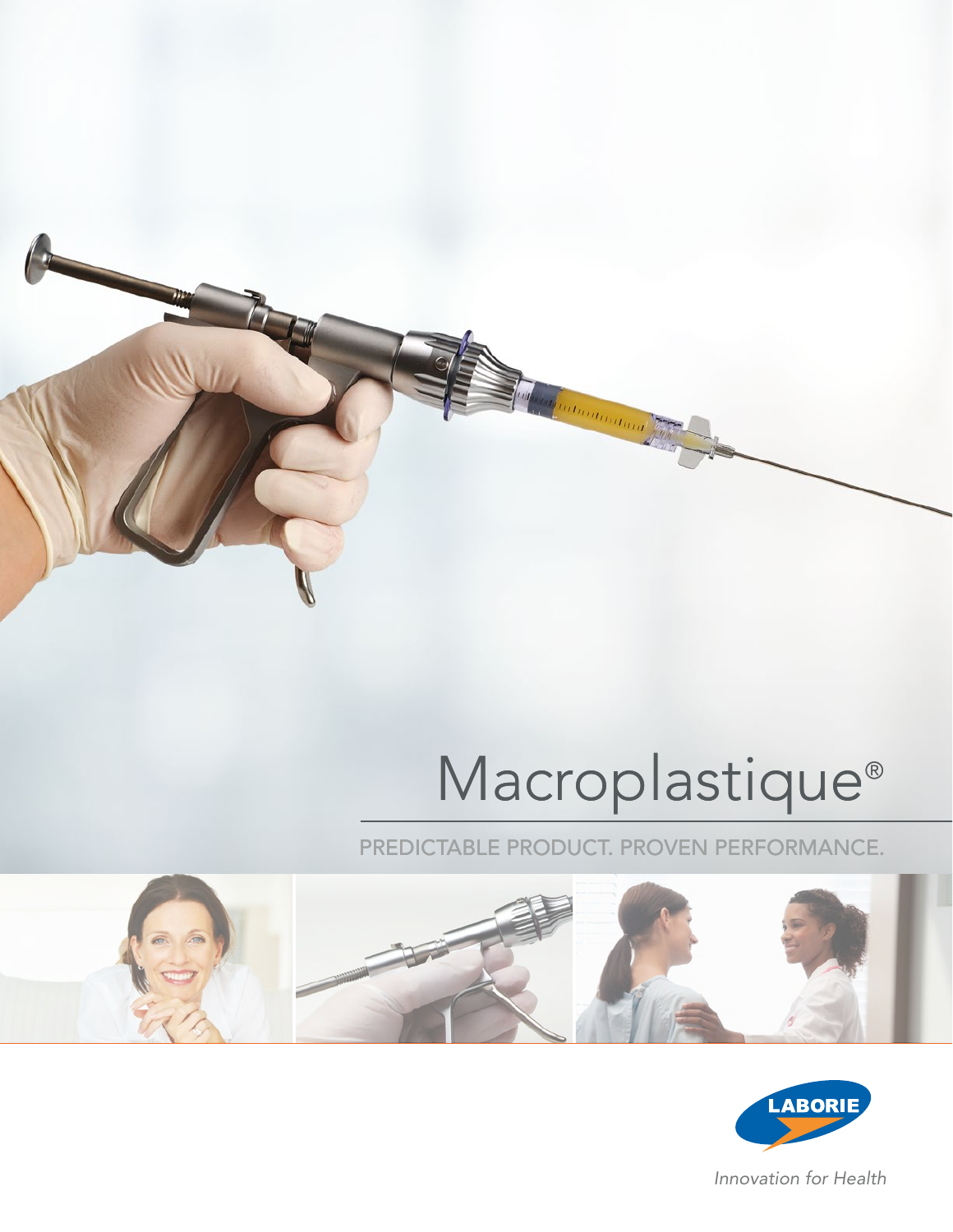# MACROPLASTIQUE® BULKING AGENT

### PREDICTABLE PRODUCT

Macroplastique® is an injectable soft-tissue bulking agent used to treat adult female stress urinary incontinence (SUI) primarily due to intrinsic sphincter deficiency (ISD). The soft, textured Macroplastique implants are made of solid silicone elastomer and suspended in a watersoluble, bio-excretable carrier gel.

- Non-degradable, non-resorbable
- Uniquely designed to create an excellent open matrix for collagen deposition
- Average implant size is 140 µm with the majority of implants between 120 – 600 µm
- No evidence of migration in clinical studies or in histological examination of tissue explants
- Size of initial bolus is maintained even after carrier gel is excreted
- Administration Device ensures a controlled and precise implantation procedure
- Suspension of implants in carrier gel makes Macroplastique easy to inject
- Ready to use no mixing or special storage



#### PATIENT CONSIDERATIONS FOR MACROPLASTIQUE

- Adult females with stress urinary incontinence, primarily due to intrinsic sphincter deficiency
- Don't want invasive surgery
- Have not met their treatment goals after SUI surgery
- Elderly or frail
- In child-bearing years and desire more children
- Want a short recovery



A tunnelling technique is used to inject Macroplastique at the mid-urethral position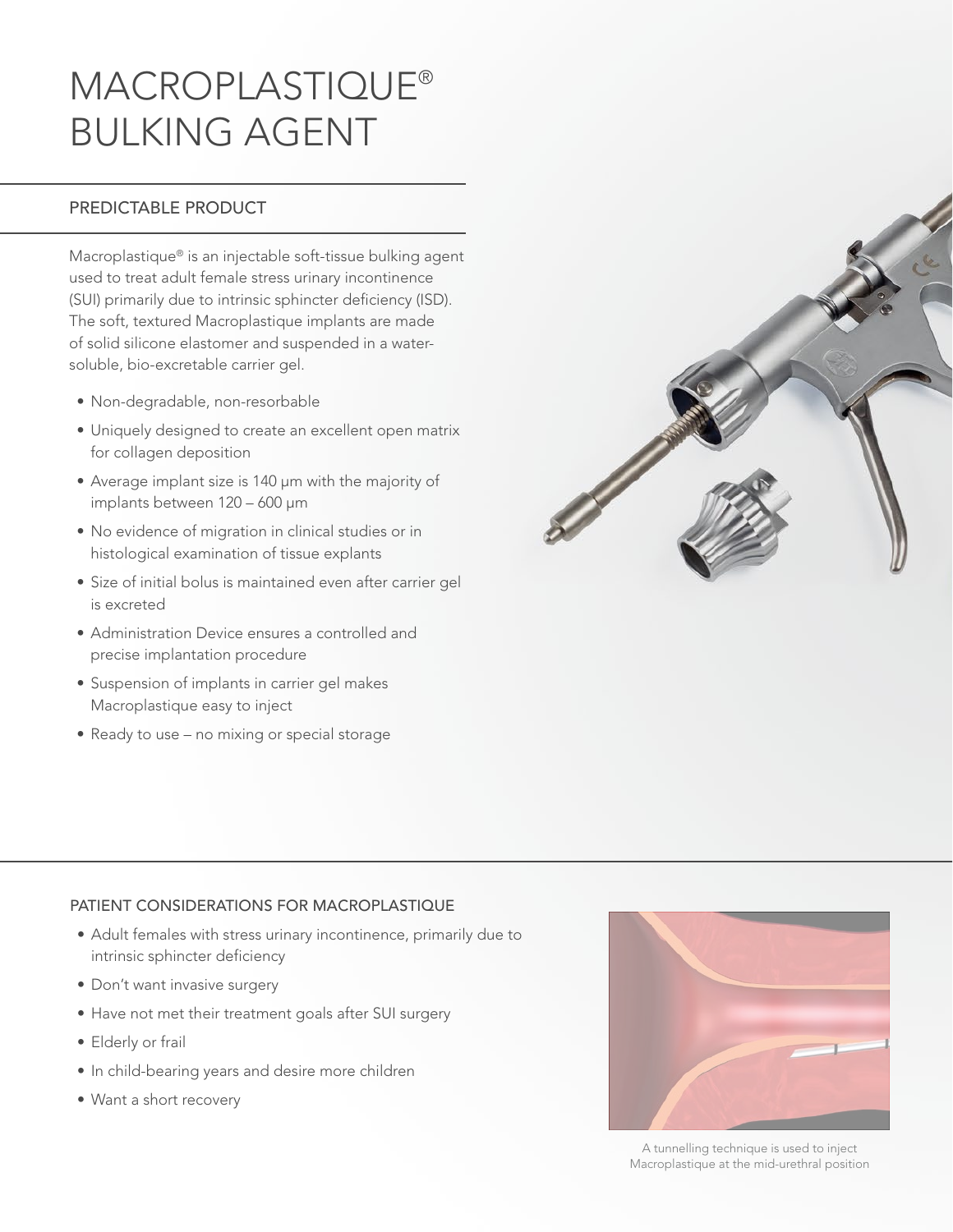



#### PROVEN PERFORMANCE

In a multi-center clinical trial, Macroplastique demonstrated excellent clinical efficacy.

#### PATIENT OUTCOMES WITH MACROPLASTIQUE<sup>1</sup>

#### At 12 Months

- 62% of patients had an improvement ≥ 1 Stamey Grade\*
- 37% of patients were dry\*
- Physicians considered 80% of the patients dry or markedly improved\*\*
- 60% improvement from baseline in Incontinence Quality of Life surveys (IQOL)<sup>\*\*</sup>

#### At 24 Months

- 75% of patients had an improvement ≥ 1 Stamey Grade\*\*\*
- 33% of patients were dry\*\*\*
- No serious treatment-related adverse events associated with Macroplastique

\* 122 patients received Macroplastique treatment. Subjects who were lost to follow-up or withdrawn are considered failures.

\*\* Of 102 subjects attending 12 month follow-up.

\*\*\* Of 84 subjects attending 24 month follow-up.



The Administration Device ensures a controlled and precise procedure



Macroplastique is injected in 2-3 locations to achieve urethral coaptation. URETHRAL COAPTATION